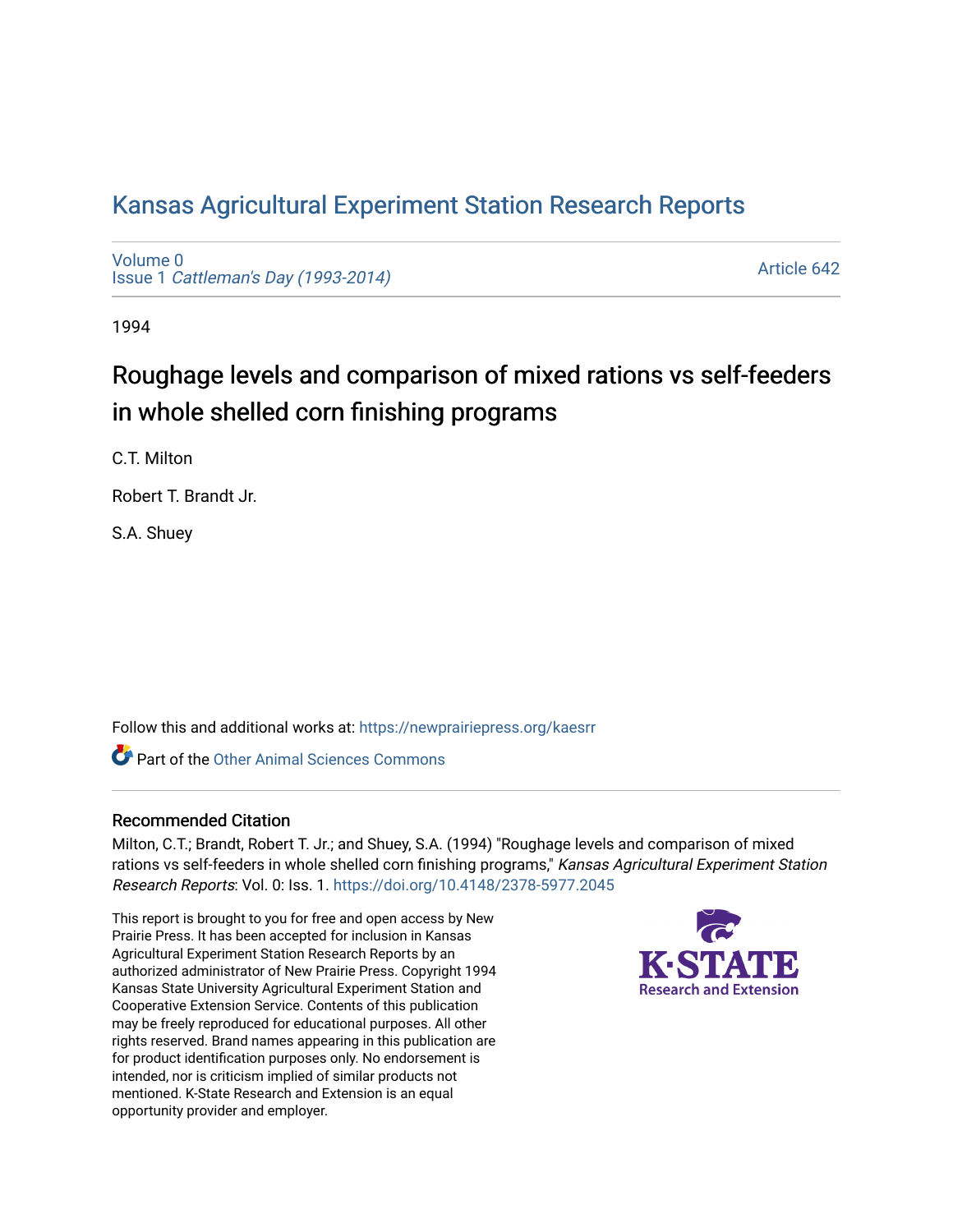### Roughage levels and comparison of mixed rations vs self-feeders in whole shelled corn finishing programs

#### **Abstract**

Two trials were conducted to evaluate roughage levels in whole shelled-corn finishing diets and to compare use of self-feeders to a total mixed ration in a whole corn program. In trial 1, steers were fed whole corn diets alone or with 4 or 8% roughage or a rolled corn diet with 8% roughage. Increasing the roughage level increased dry matter in take, feed required per unit of gain, and carcass weight and finish, and reduced the incidence of liver abscesses. Despite better feed efficiency and lower costs of gain, reducing the dietary roughage level reduced profitability because of lighter slaughter weights. In trial 2, feeding 4% vs no roughage in a whole-corn finishing program increased dry matter intake and tended to increase rate of gain by finishing heifers. No performance benefit resulted from feeding a total mixed ration vs using self-feeders and providing chopped hay in a feed bunk. Feeding very little or no roughage in whole corn diets can improve feed efficiency and reduce cost of gain. However, these advantages can be outweighed by potentially lower slaughter weights and increased metabolic problems (acidosis, bloat, liver abscesses).

#### Keywords

Cattlemen's Day, 1994; Kansas Agricultural Experiment Station contribution; no. 94-373-S; Report of progress (Kansas State University. Agricultural Experiment Station and Cooperative Extension Service); 704; Beef; Whole shelled corn; Roughage level; Feedlot

#### Creative Commons License



This work is licensed under a [Creative Commons Attribution 4.0 License](https://creativecommons.org/licenses/by/4.0/).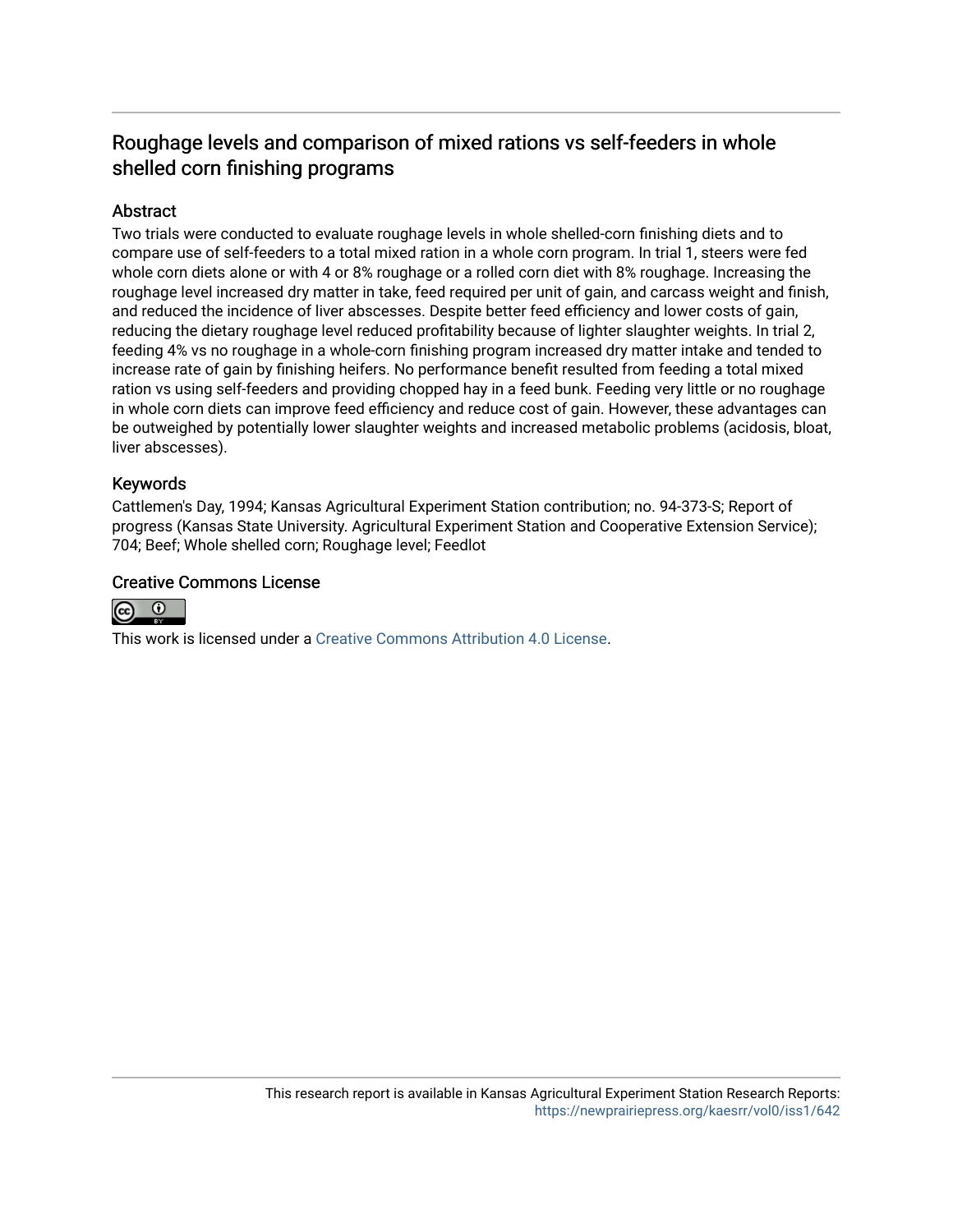#### **ROUGHAGE LEVELS AND COMPARISON OF MIXED RATIONS VS SELF-FEEDERS IN WHOLE SHELLED CORN FINISHING PROGRAMS**

*C. T. Milton, R. T. Brandt, Jr., and S. A. Shuey*

#### **Summary**

Two trials were conducted to evaluate roughage levels in whole shelled-corn finishing diets and to compare use of selffeeders to a total mixed ration in a whole corn program. In trial 1, steers were fed whole corn diets alone or with 4 or 8% roughage or a rolled corn diet with 8% roughage. Increasing the roughage level increased dry matter in take, feed required per unit of gain, and carcass weight and finish, and reduced the incidence of liver abscesses. Despite better feed efficiency and lower costs of gain, reducing the dietary roughage level reduced profitability because of lighter slaughter weights. In trial 2, feeding 4% vs no roughage in a whole-corn finishing program increased dry matter intake and tended to increase rate of gain by finishing heifers. No performance benefit resulted from feeding a total mixed ration vs using self-feeders and providing chopped hay in a feed bunk.

Feeding very little or no roughage in whole corn diets can improve feed efficiency and reduce cost of gain. However, these advantages can be outweighed by potentially lower slaughter weights and increased metabolic problems (acidosis, bloat, liver abscesses).

(Key Words: Whole Shelled Corn, Roughage Level, Feedlot.)

#### **Introduction**

Whole shelled corn has been successfully used in cattle finishing programs for years. Whole corn diets are assumed to need lower

amounts of roughage, because whole corn is thought to have some roughage value itself. However, little information exists for optimal roughage levels in whole corn rations. Further, although unproven, it is assumed that feeding a total mixed ration is preferable to using self-feeders in whole corn programs because roughage is supplied at the same time as the concentrate. Therefore, two studies were conducted to 1) identify the optimal roughage level for whole-corn finishing diets, and 2) to compare use of a whole corn ration (with or without roughage) in self-feeders to a total mixed ration.

#### **Experimental Procedures**

*Trial 1*. Ninety-two Angus crossbred steers (633 lbs) were allotted to one of three weight blocks and then assigned to one of four pens within each block. Treatments were whole shelled corn (WSC) diets without roughage or with 4 or 8% roughage (dry basis). A fourth treatment, dry rolled corn plus 8% roughage, served as a positive control.

In addition to the appropriate roughage level, all diets contained (dry basis) 3% molasses and 6.5% of a pelleted protein supplement. Diets were formulated to contain 12.25% crude protein, .70% Ca, .35% P, .7% K, and 100 ppm Zn. Diets contained monensin  $(27 \text{ g/ton})$  but no tylosin. Steers had been vaccinated, dewormed, and implanted with Revalor-S®. The trial was conducted from January 2 to June 15, 1993 (166 days). Slaughter and carcass data were obtained at the conclusion of the study.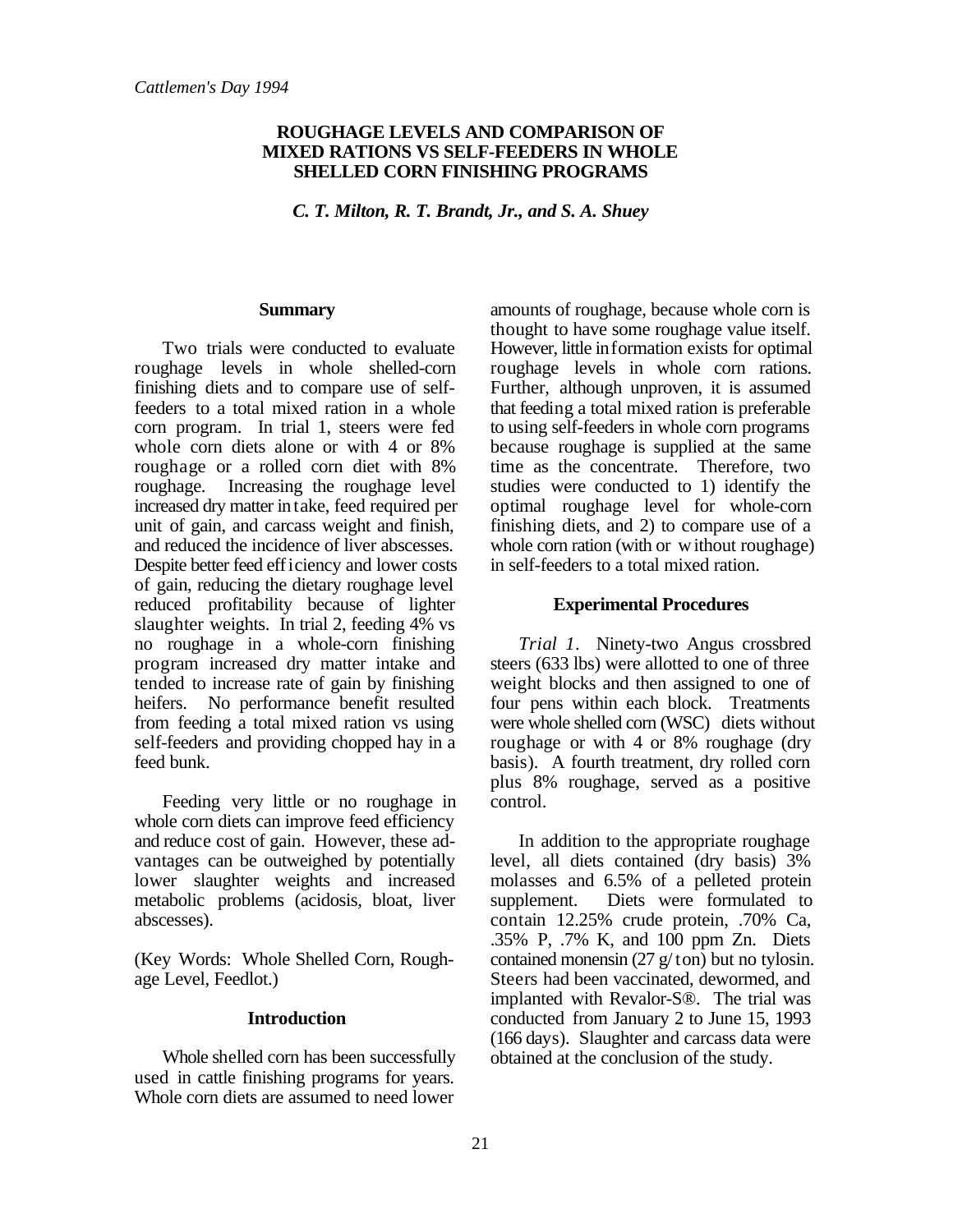*Trial 2*. Sixty-three heifer mates (715 lbs) to the steers in Trial 1 were used to evaluate the effects of offering roughage to cattle finished on whole corn and pelleted protein supplement in self-feeders and to compare these systems to a total mixed ration. Treatments were: 1) a total mixed ration with 4% alfalfa hay (dry basis), 2) a whole corn plus pelleted protein supplement offered ad libitum from self-feeders, and 3) treatment 2 plus 4% hay offered in a feed bunk.

Diets and supplements were similar to those in Trial 1, except mo lasses was reduced to .75% of the dry ration to fac ilitate handling in the self-feeders. Corn r eplaced molasses in these rations. Heifers were vaccinated, dewormed, and implanted with Finaplix-H and Ralgro. The study was conducted from April 20 to July 19, 1993 (90 days). Daily hay fed in treatment 3 was based on the previous day's hay consumption by heifers in treatment 1 and was offered in the morning. Three pen replicates were us ed per treatment.

#### **Results and Discussion**

*Trial 1*. Although adding roughage up to 8% of the diet dry matter linearly increased (P<.05) total intake by steers fed whole shelled corn (Table 1), corn intake remained constant. Steers fed dry rolled corn diets (8% roughage) consumed 10.5% more (P=.13) dry matter and corn than steers fed WSC with 8% roughage. The latter observation is consistent with other research and suggests that chewing efficiency (particle size reduction) may limit intake of whole vs processed corn.

Daily gain tended  $(P=2)$  to increase with increased roughage level. Increased roughage levels resulted in a line ar increase (P<.10) in feed required per unit of gain, as well as a linear reduction (P<.10) in net energy concentration of the diet. The

latter, calculated from performance, was expected because adding roughage dilutes the net energy concentrations of high-grain diets.

The tendency for increased weight gain with increased roughage level translated into heavier, more highly finishe d carcasses (Table 2). Hot carcass weight and degree of marbling  $(P<.10)$  and backfat thickness (P<.05) increased as roughage level increased. The incidence of li ver abscesses was greatest  $(P=.11)$  without roughage and tended to decline as roughage level was increased. The severity of liver abscesses was also greatest without roughage and tended to decline linearly (P<.2) with added roughage.

Adding roughage to whole shelled corn diets not only reduced feed efficiency, but increased both cost of gain and calculated selling breakeven price for the steers (Table 2). However, because of more weight sold (live or carcass) from the 8% roughage treatments, net returns were not different. Therefore, it is important to remember that reducing cost of gain does not always translate into increased profitability.

*Trial 2*. Similar to trial 1, heifers fed roughage, whether in a complete mixed ration or separately in the feed bunk, consumed more feed  $(P=.06)$  and gained 10.6% faster  $(P=.19)$  than heifers fed from selffeeders alone (Table 2). The differences would likely have been greater had 8% roughage been used.

Although reported efficiencies are similar, they do not include a heifer that died of bloat on the self-fed (no hay) treatment. Accounting for that heifer changes daily gain to 2.58 lb/day and feed/gain to 6.80. We observed no apparent advantage to feeding a total mixed ration vs using self-feeders and offering an equivalent amount of roughage in the feed bunk.